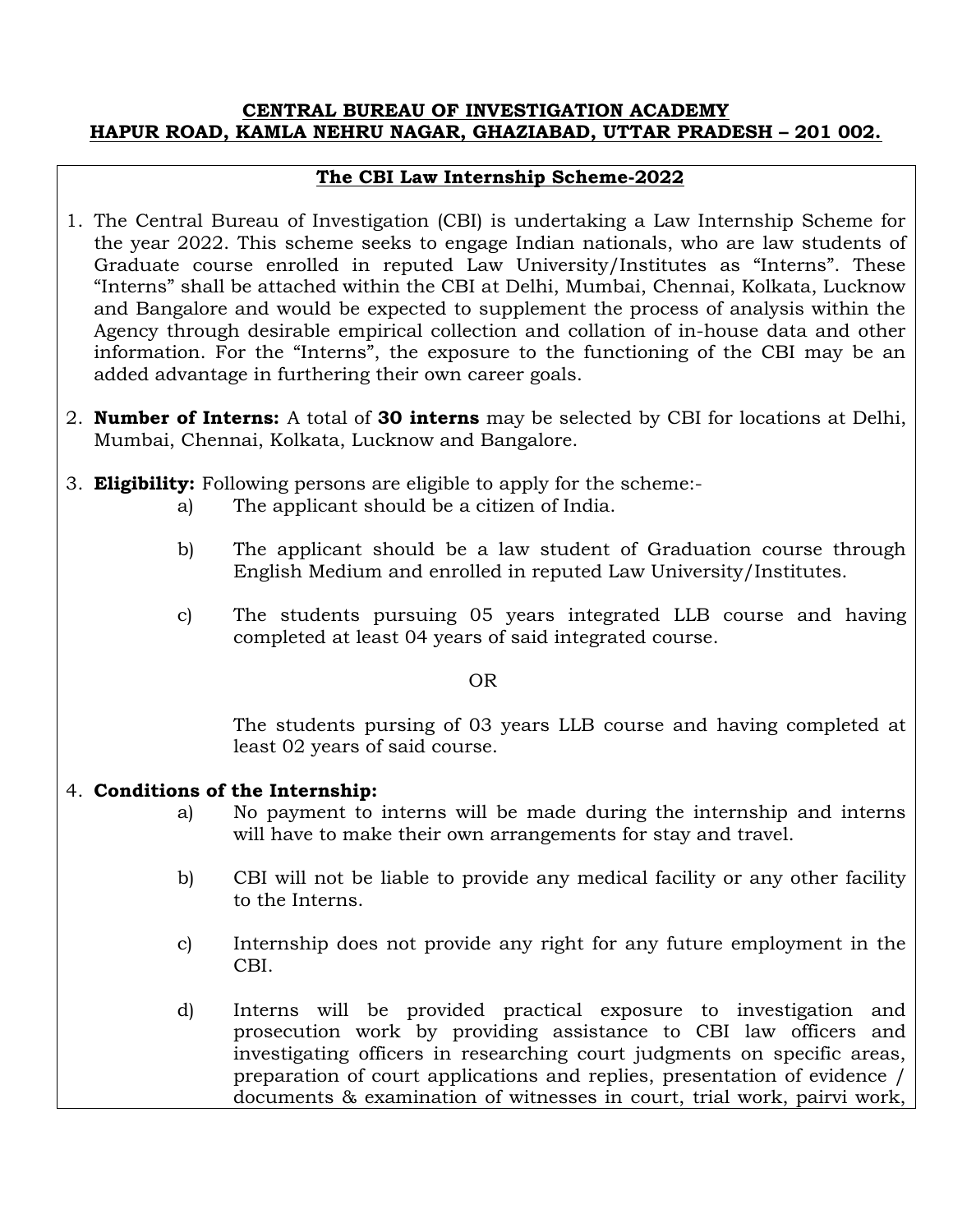data collection and any other work assigned by senior officers.

- e) Interns are required to sign the "Oath of Secrecy" at the time of joining which will be binding on their conduct during internship and beyond.
- 5. Duration of Internship: The period of Internship shall be for a period of 03 months to 06 months.

# 6. Application:

- a) Candidates are required to send their applications in original with their detailed bio-data in the prescribed proforma **(Annexure-A)** along with a 150 words writeup on why he/she wants to join internship in CBI, to the Superintendent of Police (Training), CBI Academy, Hapur Road, Kamla Nehru Nagar, Ghaziabad, Uttar Pradesh – 201002 on or before 16.06.2022 through Speed Post. Incomplete and late applications may not be accepted.
- 7. For any details, please contact Training Management Section of CBI Academy at 0120- 2782985 to 988, Extension- 225 or 228 (during working hours from Monday to Friday).
- 7. For further details, the candidate may see detailed advertisement posted on the website of CBI (www.cbi.gov.in).

Sd/- 02.06.2022

Mohit Gupta DIG (Training) CBI Academy, Ghaziabad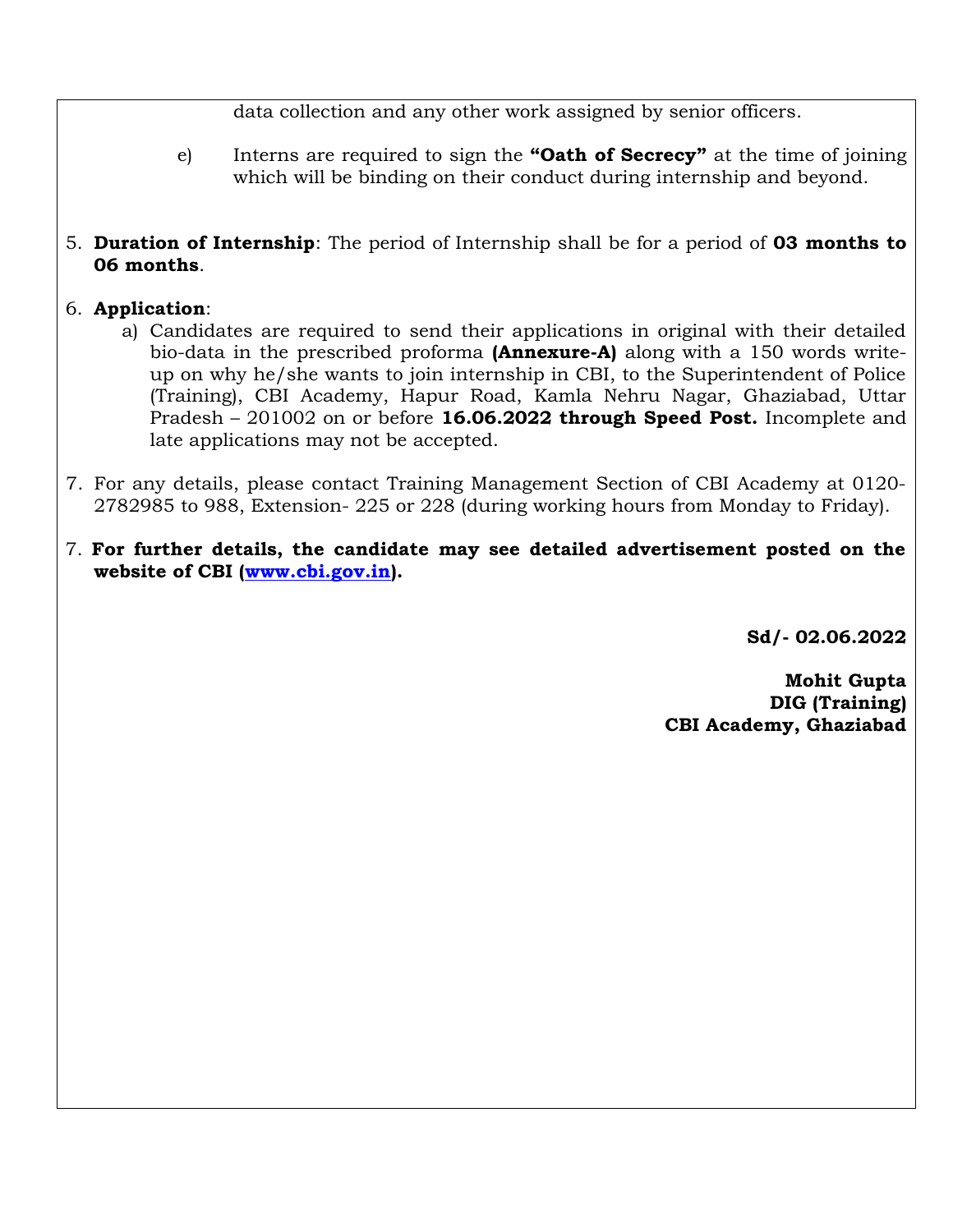Annexure-A

| 1. | <b>Name of Applicant</b><br>(in capital letters) |                       |
|----|--------------------------------------------------|-----------------------|
| 2. | <b>Father's Name</b>                             |                       |
| 3. | <b>Address for</b><br>correspondence             |                       |
| 4. | <b>Contact Details</b>                           | <b>Mobile Number:</b> |
|    |                                                  | E-mail ID:            |
| 5. | Date of Birth                                    |                       |
| 6. | <b>Nationality</b>                               |                       |

# 7. Educational Qualification (Starting from Matriculation onward)

| S1.          | <b>Educational</b>     | Name of     | Examination | Year of | Division with    | Subjects/      |
|--------------|------------------------|-------------|-------------|---------|------------------|----------------|
| No.          | Qualification          | the Board/  | Passed      | Passing | Percentage/grade | Specialization |
|              |                        | University/ |             |         |                  |                |
|              |                        | Institute   |             |         |                  |                |
|              |                        | and         |             |         |                  |                |
|              |                        | location    |             |         |                  |                |
| i)           | Matriculation<br>(SSC) |             |             |         |                  |                |
| ii)          | Intermediate           |             |             |         |                  |                |
|              | (HSC)                  |             |             |         |                  |                |
| iii)         | Non-Law                |             |             |         |                  |                |
|              | Graduation             |             |             |         |                  |                |
| iv)          | Integrated             |             |             |         |                  |                |
|              | Course of              |             |             |         |                  |                |
|              | Law                    |             |             |         |                  |                |
|              | Graduation             |             |             |         |                  |                |
|              | (percentage            |             |             |         |                  |                |
|              | of each                |             |             |         |                  |                |
|              | semester or            |             |             |         |                  |                |
|              | year be                |             |             |         |                  |                |
|              | mentioned)             |             |             |         |                  |                |
| $\mathbf{v}$ | Law                    |             |             |         |                  |                |
|              | Graduation             |             |             |         |                  |                |
|              | (percentage            |             |             |         |                  |                |
|              | of each                |             |             |         |                  |                |
|              | semester or            |             |             |         |                  |                |
|              | year be                |             |             |         |                  |                |
|              | mentioned)             |             |             |         |                  |                |
|              |                        |             |             |         |                  |                |